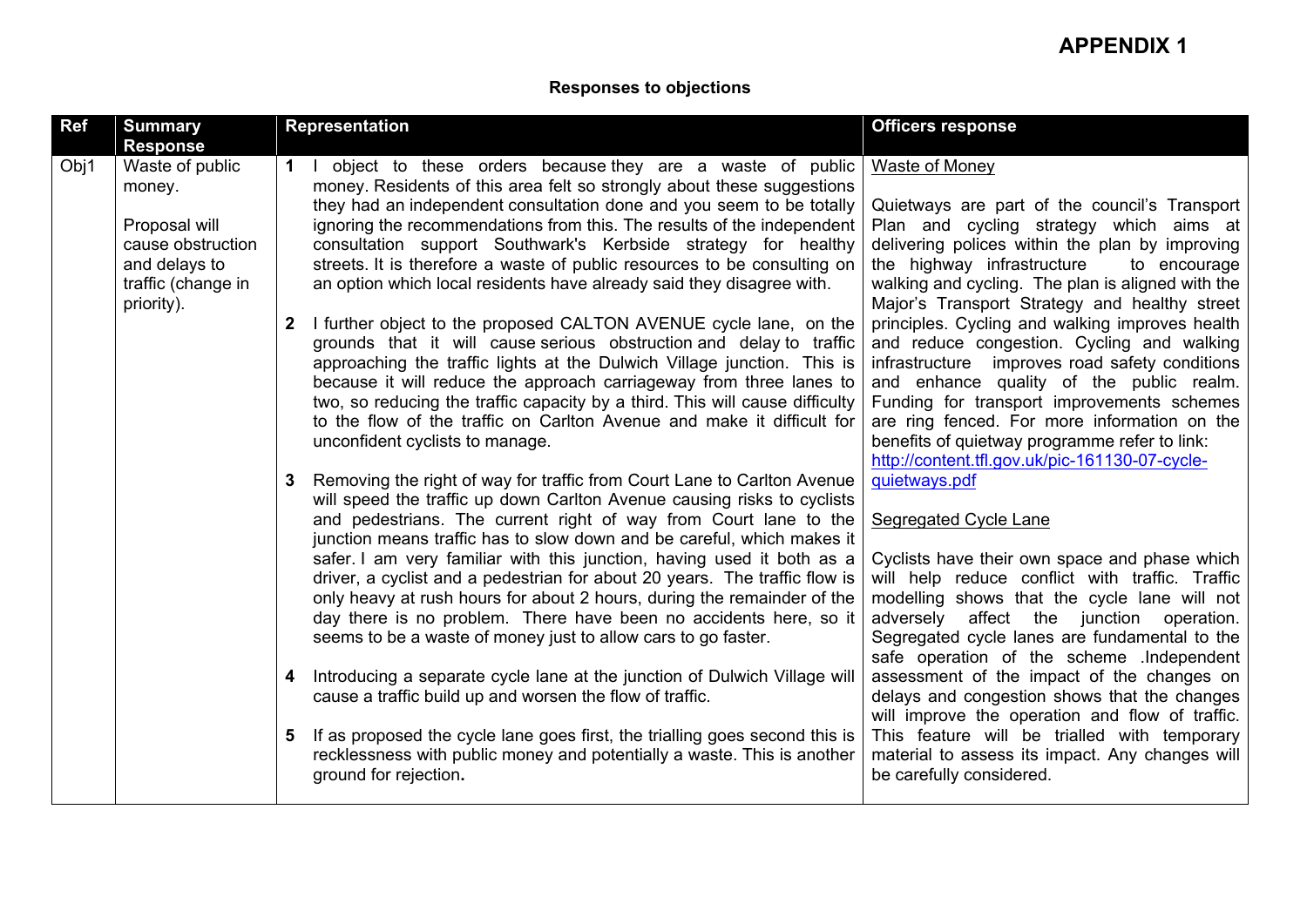| Ref   | <b>Summary</b><br><b>Response</b>                                                  | <b>Representation</b>                                                                                                                                                                                                                                                                                                                                                                                   | <b>Officers response</b>                                                                                                                                                                                                |
|-------|------------------------------------------------------------------------------------|---------------------------------------------------------------------------------------------------------------------------------------------------------------------------------------------------------------------------------------------------------------------------------------------------------------------------------------------------------------------------------------------------------|-------------------------------------------------------------------------------------------------------------------------------------------------------------------------------------------------------------------------|
|       |                                                                                    |                                                                                                                                                                                                                                                                                                                                                                                                         | Change in priority at Calton Avenue                                                                                                                                                                                     |
|       |                                                                                    |                                                                                                                                                                                                                                                                                                                                                                                                         | The change in priority at Calton Avenue will be<br>trialled and assessed. If impact is deem<br>unacceptable priority will be restored to Court<br>Lane. The trial can be done only after the new<br>layout is in place. |
| Obj 2 | Alternative design                                                                 | I live on Woodwarde Road and have used the Calton Avenue/ Dulwich                                                                                                                                                                                                                                                                                                                                       | Alternative scheme by residents                                                                                                                                                                                         |
|       | is being<br>considered by<br>residents.<br>New road marking<br>for parking outside | village junction for 13 years. I object to the TMO happening now when<br>Councillor Wingate had promised that alternative options would be<br>considered. It is a very complex junction and requires a thorough<br>investigation, not a rushed ill thought through proposal. There are changes<br>in the proposals which have not been discussed by the public e.g. Changes<br>to parking by the shops. | Alternative design is in very early stages.<br>Consulted design will deliver significant safety<br>benefits and can be implemented<br>within<br>programme and on budget.                                                |
|       | shops on Dulwich                                                                   |                                                                                                                                                                                                                                                                                                                                                                                                         | New marking outside shops on Dulwich Village                                                                                                                                                                            |
|       | Village not flagged<br>during<br>consultation.                                     |                                                                                                                                                                                                                                                                                                                                                                                                         | Marking two or three bays outside shops on<br>Dulwich Village will improve safety for all road<br>users and ensure the efficient use of space.                                                                          |
| Obj 3 | Waste of public                                                                    | I object to the following elements of the proposals covered in the Public                                                                                                                                                                                                                                                                                                                               | <b>Waste of Money</b>                                                                                                                                                                                                   |
|       | money.                                                                             | Notice re QW7 published in June 2017, using as a reference the<br>paragraphs of the front public notice summary of the effects                                                                                                                                                                                                                                                                          | Quietways are part of the council's Transport                                                                                                                                                                           |
|       | Cycle lane will<br>cause obstruction                                               | A) Objections re: Cycle Lanes at Dulwich Village 2. The effect of the orders                                                                                                                                                                                                                                                                                                                            | Plan and cycling strategy which aims at<br>delivering polices within the plan by improving                                                                                                                              |
|       | and delays to<br>traffic.                                                          | would be:                                                                                                                                                                                                                                                                                                                                                                                               | the highway infrastructure to encourage walking<br>and cycling. The plan is aligned with the Major's                                                                                                                    |
|       | Trialling should be                                                                | (a) to introduce a south-westbound segregated cycle lane in CALTON<br>AVENUE between its junctions with Court Lane and Dulwich                                                                                                                                                                                                                                                                          | Transport Strategy and healthy street principles.<br>Cycling and walking improves health and reduce                                                                                                                     |
|       | done before<br>scheme is                                                           | Village, aligned with the south-eastern kerb;                                                                                                                                                                                                                                                                                                                                                           | congestion. Cycling and walking infrastructure<br>improves road safety conditions and enhance                                                                                                                           |
|       | implemented.                                                                       | (b) to introduce a north-eastbound segregated cycle lane in TURNEY<br>ROAD between a point 28 metres south-west of the south-western                                                                                                                                                                                                                                                                    | quality of the public realm. Funding for transport<br>improvements schemes are ring fenced. For                                                                                                                         |
|       | Parking restriction                                                                | kerb-line of Dulwich Village and its junction with Dulwich Village,                                                                                                                                                                                                                                                                                                                                     | more information on the benefits of Quietway                                                                                                                                                                            |
|       | will adversely<br>affect access to                                                 | aligned with the north-western kerb.                                                                                                                                                                                                                                                                                                                                                                    | refer<br>programme<br>to<br>link:                                                                                                                                                                                       |
|       | shops and restrict                                                                 |                                                                                                                                                                                                                                                                                                                                                                                                         | http://content.tfl.gov.uk/pic-161130-07-cycle-<br>quietways.pdf                                                                                                                                                         |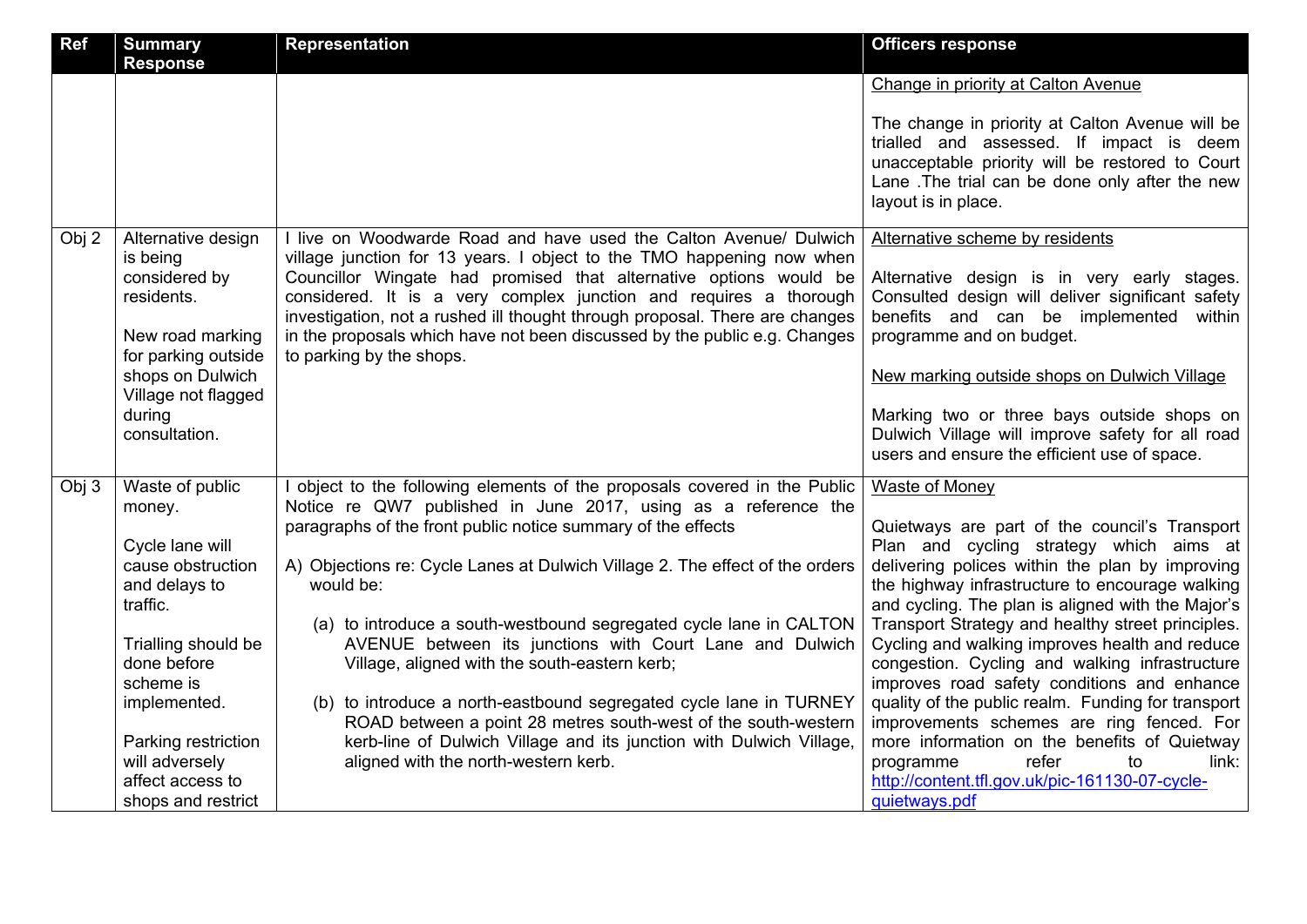| <b>Ref</b> | <b>Summary</b><br><b>Response</b>                                                                                                                                                                                                                                             | <b>Representation</b>                                                                                                                                                                                                                                                                                                                                                                                                                                                                                                                                                                                                                                                                                                                                                                                                                                                                                                                                                                                                                                                                                                                                                                                                                                                                                                                                                                                                                                                                                                                                                                                                                                                                                                                                                                                                                                                                                                                                                                                                                                                                                                                                                                 | <b>Officers response</b>                                                                                                                                                                                                                                                                                                                                                                                                                                                                                                                                                                                                                                                                                                                                                                                                                                             |
|------------|-------------------------------------------------------------------------------------------------------------------------------------------------------------------------------------------------------------------------------------------------------------------------------|---------------------------------------------------------------------------------------------------------------------------------------------------------------------------------------------------------------------------------------------------------------------------------------------------------------------------------------------------------------------------------------------------------------------------------------------------------------------------------------------------------------------------------------------------------------------------------------------------------------------------------------------------------------------------------------------------------------------------------------------------------------------------------------------------------------------------------------------------------------------------------------------------------------------------------------------------------------------------------------------------------------------------------------------------------------------------------------------------------------------------------------------------------------------------------------------------------------------------------------------------------------------------------------------------------------------------------------------------------------------------------------------------------------------------------------------------------------------------------------------------------------------------------------------------------------------------------------------------------------------------------------------------------------------------------------------------------------------------------------------------------------------------------------------------------------------------------------------------------------------------------------------------------------------------------------------------------------------------------------------------------------------------------------------------------------------------------------------------------------------------------------------------------------------------------------|----------------------------------------------------------------------------------------------------------------------------------------------------------------------------------------------------------------------------------------------------------------------------------------------------------------------------------------------------------------------------------------------------------------------------------------------------------------------------------------------------------------------------------------------------------------------------------------------------------------------------------------------------------------------------------------------------------------------------------------------------------------------------------------------------------------------------------------------------------------------|
|            | access for those<br>with reduced<br>mobility.<br>Road humps will<br>impede<br>emergency<br>access.<br>Scheme is<br>premature.<br>Should await<br>alternative design<br>by residents.<br>Concerns about<br>marking parking<br>bays adjacent to<br>shops on Dulwich<br>Village. | 1. I object to these orders on the grounds that they are a waste of public<br>money. This is because these cycle lanes are part of one of two<br>different options that could be adopted for the QW7 at these points,<br>both of which have been under consideration for adoption. The<br>alternative option does not require this form of cycle lanes No decision<br>has yet been published as to which option is to be adopted. It is<br>therefore a waste of public resources to be consulting on an option<br>which may not be adopted.<br>2. I further object to the proposed CALTON AVENUE cycle lane, on the<br>grounds that it will cause serious obstruction and delay to traffic<br>approaching the traffic lights at the Dulwich Village junction. This is<br>because it will reduce the approach carriageway from three lanes to<br>two, so reducing the traffic capacity by a third.<br>3. I am very familiar with this junction, having used it both as a driver, a<br>cyclist and a pedestrian for about 40 years in various configurations<br>over this period. This is a complex traffic location with the junction<br>between Calton Avenue and Court Lane close the traffic lights, which<br>already results in unstable congested traffic flow, only relieved by<br>occasional 3-lane flow into the junction.<br>4. It has already been acknowledged that it is almost impossible to traffic-<br>model this junction. Provision for trialling the proposed layout here is<br>included in the decisions so far. This trialling must be done first before<br>introducing the cycle lane.<br>5. If as proposed the cycle lane goes first, the trialling goes second this is<br>recklessness with public money and potentially a waste. This is another<br>ground for rejection.<br>B) Objections re proposed parking restrictions at Calton Avenue 2<br>(f) to introduce new or extend existing lengths of 'at any time' waiting<br>restrictions in: CALTON AVENUE (i) on both sides at its junction with<br>Woodwarde Road, (ii) on the north-west side at its junction with Gilkes<br>Crescent; (iii) on both sides between its junctions with Gilkes Crescent and | Segregated Cycle Lane<br>Cyclists have their own space and phase which<br>will help reduce conflict with traffic. Traffic<br>modelling shows that the cycle lane will not<br>adversely affect the junction operation.<br>Segregated cycle lanes are fundamental to the<br>safe operation of the scheme. Independent<br>assessment of the impact of the changes on<br>delays and congestion shows that the changes<br>will improve the operation and flow of traffic.<br>This feature will be trialled with temporary<br>material to assess its impact. Any changes will<br>be carefully considered<br>Change in priority at Calton Avenue<br>The change in priority at Calton Avenue will be<br>trialled and assessed. If impact is deem<br>unacceptable priority will be restored to Court<br>Lane. The trial can be done only after the new<br>layout is in place. |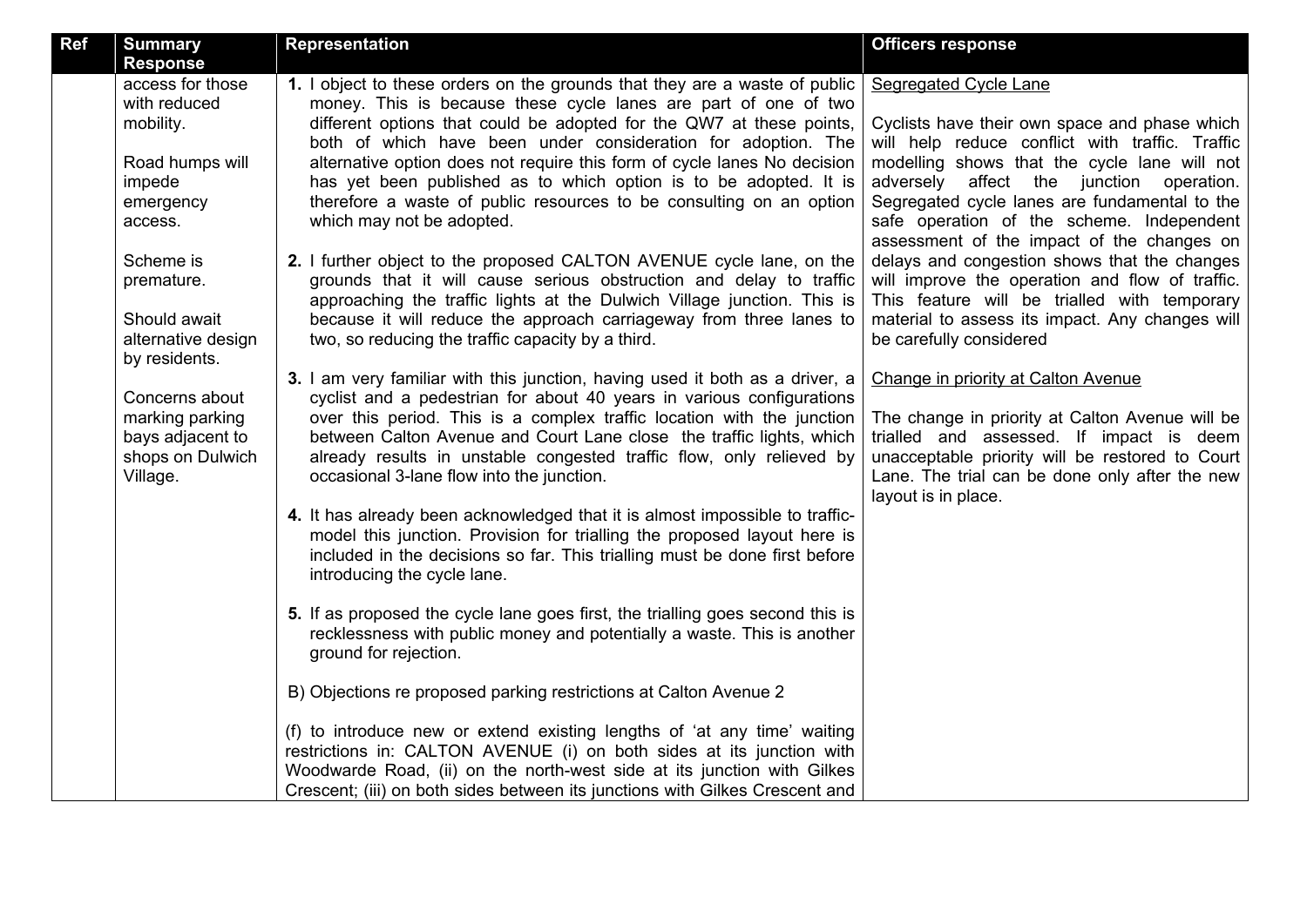| Ref | <b>Summary</b><br><b>Response</b> | <b>Representation</b>                                                                                                                                                                                                                                                                                                                                                                                                                                                                                                                                                                                                                                                                                                                                                                                                                                                                                                                                                                                                                                                                                                                                                                                                                                                                                                                                                                                                                                                                                                                                                                                                                                                                                                                                                                                                                                                                                                                                                                                                                                                                   | <b>Officers response</b>                                                                                                                                                                                                                                                                                                                                                                                                                                                                                                                                                                                                                       |
|-----|-----------------------------------|-----------------------------------------------------------------------------------------------------------------------------------------------------------------------------------------------------------------------------------------------------------------------------------------------------------------------------------------------------------------------------------------------------------------------------------------------------------------------------------------------------------------------------------------------------------------------------------------------------------------------------------------------------------------------------------------------------------------------------------------------------------------------------------------------------------------------------------------------------------------------------------------------------------------------------------------------------------------------------------------------------------------------------------------------------------------------------------------------------------------------------------------------------------------------------------------------------------------------------------------------------------------------------------------------------------------------------------------------------------------------------------------------------------------------------------------------------------------------------------------------------------------------------------------------------------------------------------------------------------------------------------------------------------------------------------------------------------------------------------------------------------------------------------------------------------------------------------------------------------------------------------------------------------------------------------------------------------------------------------------------------------------------------------------------------------------------------------------|------------------------------------------------------------------------------------------------------------------------------------------------------------------------------------------------------------------------------------------------------------------------------------------------------------------------------------------------------------------------------------------------------------------------------------------------------------------------------------------------------------------------------------------------------------------------------------------------------------------------------------------------|
|     |                                   | Dulwich Village. I object to this proposal for new parking restrictions both in<br>Gilkes Crescent at its intersection with Calton Avenue, and in Calton<br>Avenue between Gilkes Crescent and the junction with Court Lane.<br>Reasons follow but can be summarised as:<br>a) The parking restrictions will adversely affect access to the shops in<br>Calton Avenue and adjoining part of Dulwich Village and so will<br>have a bad effect on the businesses themselves<br>b) the parking restrictions are not needed to improve safety and will<br>not improve conditions for the QW:<br>1. The existing much used parking here is an important part of the access<br>(particularly for those many people of limited personal mobility<br>dependent on motor transport) to get to the shops in Calton Avenue and<br>round the corner into Dulwich Village north leg and the important<br>Chemist and Post Office there (where parking also is proposed to be<br>restricted). IF this parking is removed or seriously reduced it will have a<br>negative effect on the viability of the shops and will also make a serious<br>restriction for many of reduced mobility. Southwark Council has a<br>current policy to support and revive various highstreets in LBS. This<br>proposed parking restriction is in conflict with that policy.<br>2. The stated reasons for reduction of parking here are not valid.<br>a) It has been stated as necessary to improve safety: but there is no<br>record of any accidents on this length in the last ten years. The safety<br>argument has not been addressed to the locality but is simply based on<br>generic principles which do not apply here.<br>b) It is stated to be necessary to remove a bottle neck: but this is mistaken<br>as there is easy two-way traffic with the parking in place. It looks as if<br>there was no accurate survey of this length of Calton Avenue, and the<br>proposal is based on a misestimate of the width of the road.<br>c) (But there is a real bottle neck in the middle part of the length between | Parking and loading restrictions<br>• The loading and parking restrictions will:<br>improve sight lines, provide clear access for<br>pedestrians crossing the road. This is<br>consistent with the council's borough wide<br>junction protection approach.<br>• Improve safe access for two-way traffic and<br>remove pinch points which cause delays,<br>safety issues and altercations during the rush<br>hour period.<br>The restrictions considered with a balanced<br>and considerate approach, to reduce any<br>adverse impact on parking needs of local<br>residents and consistent with policies set out<br>in paragraph 15 of report. |
|     |                                   | Gilkes Crescent and Woodwarde Road when cars park on both sides                                                                                                                                                                                                                                                                                                                                                                                                                                                                                                                                                                                                                                                                                                                                                                                                                                                                                                                                                                                                                                                                                                                                                                                                                                                                                                                                                                                                                                                                                                                                                                                                                                                                                                                                                                                                                                                                                                                                                                                                                         |                                                                                                                                                                                                                                                                                                                                                                                                                                                                                                                                                                                                                                                |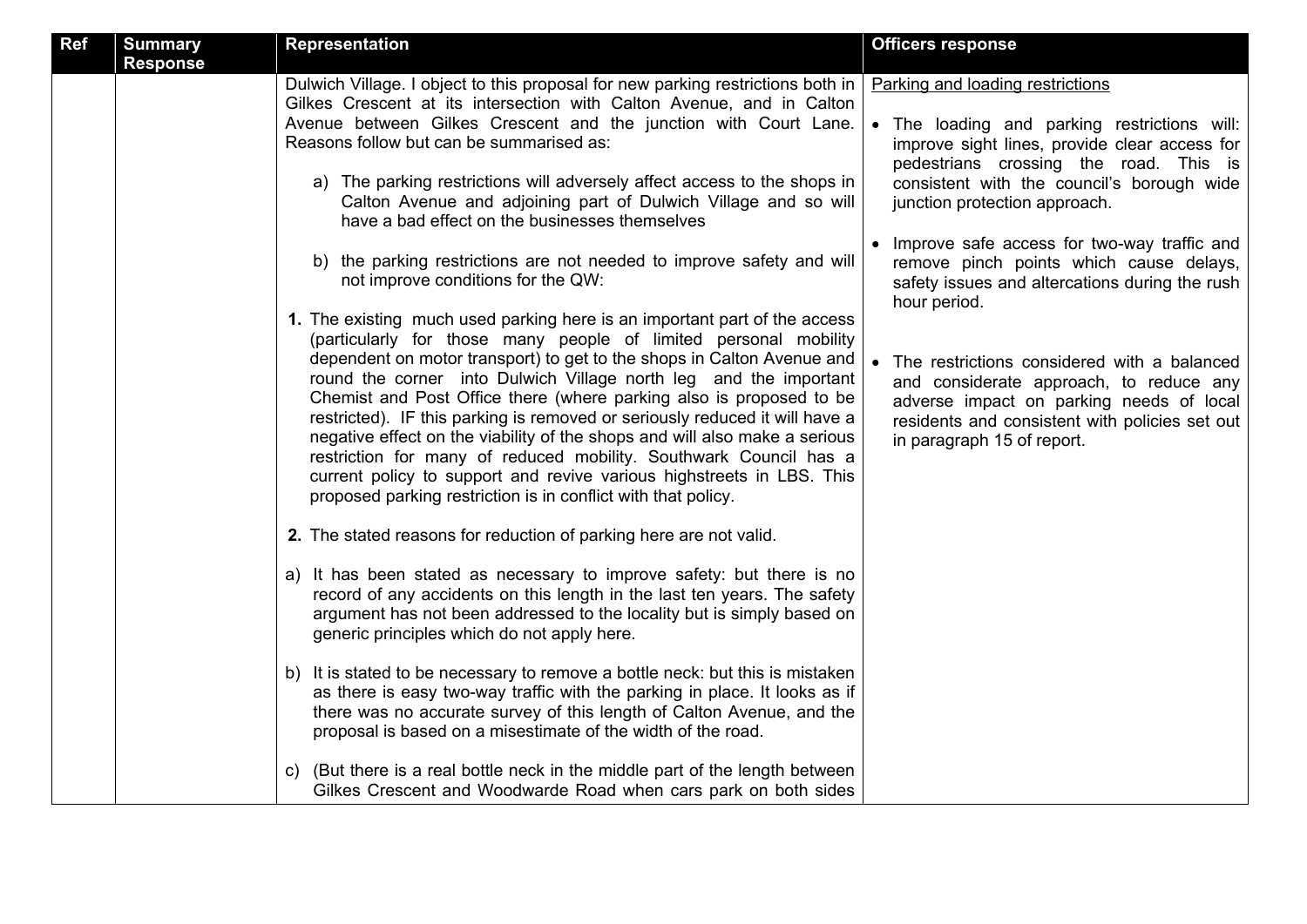| <b>Ref</b> | <b>Summary</b><br><b>Response</b> | <b>Representation</b>                                                                                                                                                                                                                                                                                                                                                                                                                                                                                                                                                                                               | <b>Officers response</b> |
|------------|-----------------------------------|---------------------------------------------------------------------------------------------------------------------------------------------------------------------------------------------------------------------------------------------------------------------------------------------------------------------------------------------------------------------------------------------------------------------------------------------------------------------------------------------------------------------------------------------------------------------------------------------------------------------|--------------------------|
|            |                                   | there. But that does not seem to be covered by the present order<br>proposals. Furthermore, it is not a problem for the aims of the QW. The<br>bottleneck makes a positive contribution to calming the traffic, and<br>making the route more suitable for quietway cycling.)                                                                                                                                                                                                                                                                                                                                        |                          |
|            |                                   | d) A further reason given for the parking restriction is stated to be<br>'Remove pinch points which impede traffic flow'. However a) this is not<br>a pinch point, b) the order seems to have forgotten that Calton Avenue<br>is supposed to be a quietway, and anything which reduces and slows<br>traffic - particularly through traffic - will improve the low-speed<br>environment that is highly desirable for QW cyclists.                                                                                                                                                                                    |                          |
|            |                                   | e) There is also reference to safer junctions with double yellow lines, but<br>the tee junction with Gilkes Crescent is into a short length I would say<br>about 50m of road, blocked by a permanently closed gate. There is<br>almost no traffic going in and out of this junction. There is no record of<br>any accidents here, the double yellow line restrictions proposed here<br>are a complete misunderstanding of the situation giving no actual<br>safety benefit whatsoever and with only negative consequences by<br>further restricting parking to the inconvenience of both visitors and<br>residents. |                          |
|            |                                   | Finally in the official reasons given for the various measures there is<br>f)<br>reference to Encourage safer driving behaviours with the introduction of<br>additional traffic calming measures where necessary. The parking at<br>this location provides real traffic calming and should be retained both<br>for that reason and for the benefit of the area.                                                                                                                                                                                                                                                     |                          |
|            |                                   | g) The best environment for a quietway street is not going to be provided<br>by unthinking application of highway principles of traffic control that are<br>designed for maximising traffic through flow and traffic speed. This<br>location deserves proper and detailed attention to the best interests of<br>both the QW cyclists, the residents, the visitors and the businesses in<br>the area.                                                                                                                                                                                                                |                          |
|            |                                   |                                                                                                                                                                                                                                                                                                                                                                                                                                                                                                                                                                                                                     |                          |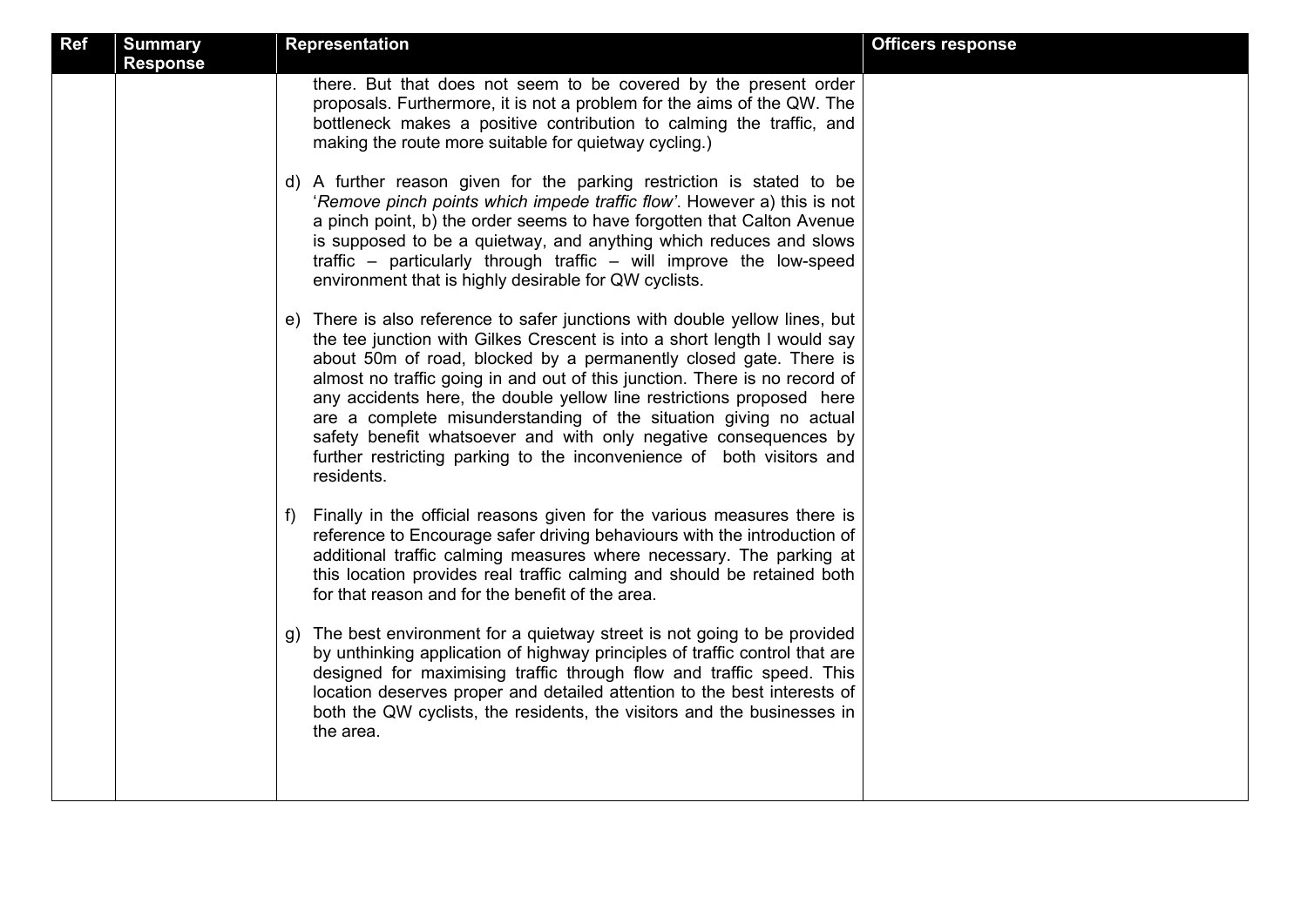| Ref | <b>Summary</b><br><b>Response</b> | <b>Representation</b>                                                                                                                                                                                                                                                                                                                                                                                                                                                                                                                                                                                                                                                                                                                 | <b>Officers response</b>                                                                                                                                                                |
|-----|-----------------------------------|---------------------------------------------------------------------------------------------------------------------------------------------------------------------------------------------------------------------------------------------------------------------------------------------------------------------------------------------------------------------------------------------------------------------------------------------------------------------------------------------------------------------------------------------------------------------------------------------------------------------------------------------------------------------------------------------------------------------------------------|-----------------------------------------------------------------------------------------------------------------------------------------------------------------------------------------|
|     |                                   | C) Objections re: road humps                                                                                                                                                                                                                                                                                                                                                                                                                                                                                                                                                                                                                                                                                                          | Road Humps                                                                                                                                                                              |
|     |                                   | Southwark Council hereby GIVES FURTHER NOTICE under sections 90A<br>to 901 of the Highways Act 19804 and in accordance with the provisions of<br>the Highways (Roadhumps) Regulations 19995 and the Highways (Traffic<br>calming) Regulations 19996, propose to construct:                                                                                                                                                                                                                                                                                                                                                                                                                                                            | Design of road humps is consistent with road<br>humps regulations and with the council's usual<br>standards. Road humps will ensure borough<br>wide 20mph speed zone is self-enforcing. |
|     |                                   | (b) road humps of sinusoidal cross-section construction, 3.7 metres in<br>length, having a maximum height of 100 millimetres and covering the<br>greater width of the carriageway, centred upon the following locations:                                                                                                                                                                                                                                                                                                                                                                                                                                                                                                              | Gilkes Crescent junction with Calton Avenue<br>Parking occurs close to Gilkes Crescent junction<br>with Calton Avenue. Although this is a cul de                                        |
|     |                                   | 1. I object to these orders because the proposed road humps are too big.<br>They conflict with London fire service access recommendations which<br>advises best no speed humps or if deemed necessary, maximum<br>50mm. See following quotation. Speed humps are even worse for<br>ambulance access, particularly when carrying patients whose conditions<br>may be worsened by being shaken by speed humps.                                                                                                                                                                                                                                                                                                                          | sac, the number of pupils crossing the junction<br>necessitates the need for safety improvement.                                                                                        |
|     |                                   | 2. There is a further problem that there is a long history of road humps put<br>in under Southwark's authority being oversized and incorrectly profiled,<br>to the great inconvenience and danger of everyone. In the case of Court<br>Lane a few years ago, this was acknowledged and partially corrected.<br>However, many oversized road humps remain in place including in my<br>road of Woodwarde Road and in Turney Road east end. These<br>oversized humps endanger users fire victims and patients by delay of<br>arrival of ambulances and fire engines, and by delaying and shaking<br>emergency ambulance patients on the way to $AAE$ – double hazards<br>that should have no place in modern traffic management schemes. |                                                                                                                                                                                         |
|     |                                   | 3. Until there is a proper independent and accountable mechanism for<br>checking of the sizes of new road humps no new humps should be<br>installed. As there is no such mechanism in place at the present time, I<br>further object to these speed humps being installed at all.                                                                                                                                                                                                                                                                                                                                                                                                                                                     |                                                                                                                                                                                         |
|     |                                   | I quote (FIRE SAFETY GUIDANCE NOTE: Access for Fire Appliances<br>Number GN29): Although the LFEPA is supportive of the aims of traffic<br>management schemes it should be remembered that each road hump                                                                                                                                                                                                                                                                                                                                                                                                                                                                                                                             |                                                                                                                                                                                         |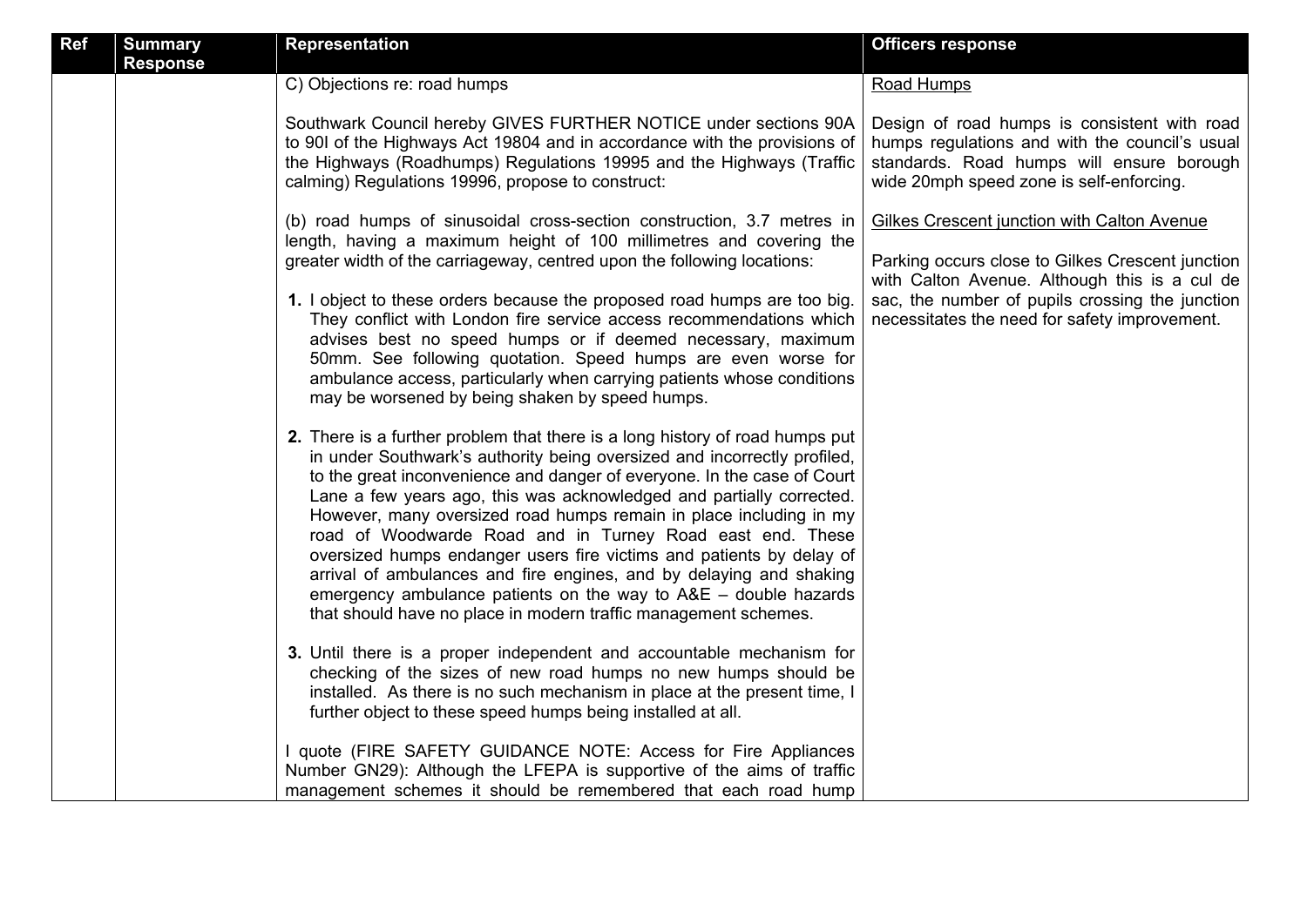| <b>Ref</b> | <b>Summary</b><br><b>Response</b>                             | <b>Representation</b>                                                                                                                                                                                                                                                                                                                                                                                                                                                                                                                                                                                                 | <b>Officers response</b>                                                                                                                                                                                                                                                                                                                                                                                                                                                                                                                                                                                                                                                                                                                                                                                                                                                                                                                                                                                                 |
|------------|---------------------------------------------------------------|-----------------------------------------------------------------------------------------------------------------------------------------------------------------------------------------------------------------------------------------------------------------------------------------------------------------------------------------------------------------------------------------------------------------------------------------------------------------------------------------------------------------------------------------------------------------------------------------------------------------------|--------------------------------------------------------------------------------------------------------------------------------------------------------------------------------------------------------------------------------------------------------------------------------------------------------------------------------------------------------------------------------------------------------------------------------------------------------------------------------------------------------------------------------------------------------------------------------------------------------------------------------------------------------------------------------------------------------------------------------------------------------------------------------------------------------------------------------------------------------------------------------------------------------------------------------------------------------------------------------------------------------------------------|
|            |                                                               | delays a fire appliance by approximately ten seconds. (Six humps<br>represent a delay of one minute). Every consideration should be given to<br>the introduction of other traffic calming measures in place of road humps<br>with road humps only being used to complement the total scheme<br>Size: Humps of 50mm high are preferable to those of 75mm or 100mm<br>high. The overall length of a specific type of hump should be as near to the                                                                                                                                                                      |                                                                                                                                                                                                                                                                                                                                                                                                                                                                                                                                                                                                                                                                                                                                                                                                                                                                                                                                                                                                                          |
|            |                                                               | recommended minimum as possible.                                                                                                                                                                                                                                                                                                                                                                                                                                                                                                                                                                                      |                                                                                                                                                                                                                                                                                                                                                                                                                                                                                                                                                                                                                                                                                                                                                                                                                                                                                                                                                                                                                          |
| Obj 4      | Segregated cycle<br>lane.<br>Parking/Loading<br>restrictions. | I wish to object to those aspects of the above TMO as they relate to the<br>Village Way junction, Calton Avenue, Court Lane and Woodwarde Road in<br>relation to segregated cycle ways and parking restrictions, as these are<br>premature pending a decision by Cllr. Wingfield on the type of junction<br>proposed in Dulwich for this Quietway route.<br>This TMO is broader than that consulted upon, fails to consider a much<br>improved shared space environment and is therefore failing the democratic<br>process enshrined in the Road Traffic Regulations Act and its responsibility<br>towards residents. | Segregated Cycle Lane<br>Cyclists have their own space and phase which<br>will help reduce conflict with traffic. Traffic<br>modelling shows that the cycle lane will not<br>adversely affect the junction operation.<br>Segregated cycle lane are fundamental to the<br>safe operation of the scheme .Independent<br>assessment of the impact of the changes on<br>delays and congestion shows that the changes<br>will improve the operation and flow of traffic<br>This feature will be trialled with temporary<br>material to assess its impact. Any changes will<br>be carefully considered<br>Parking and loading restrictions<br>The loading and parking restrictions will:<br>improve sight lines, provide clear access for<br>pedestrians crossing the road. This is<br>consistent with the council's borough wide<br>junction protection approach.<br>Improve safe access for two-way traffic and<br>remove pinch points which cause delays,<br>safety issues and altercations during the<br>rush hour period. |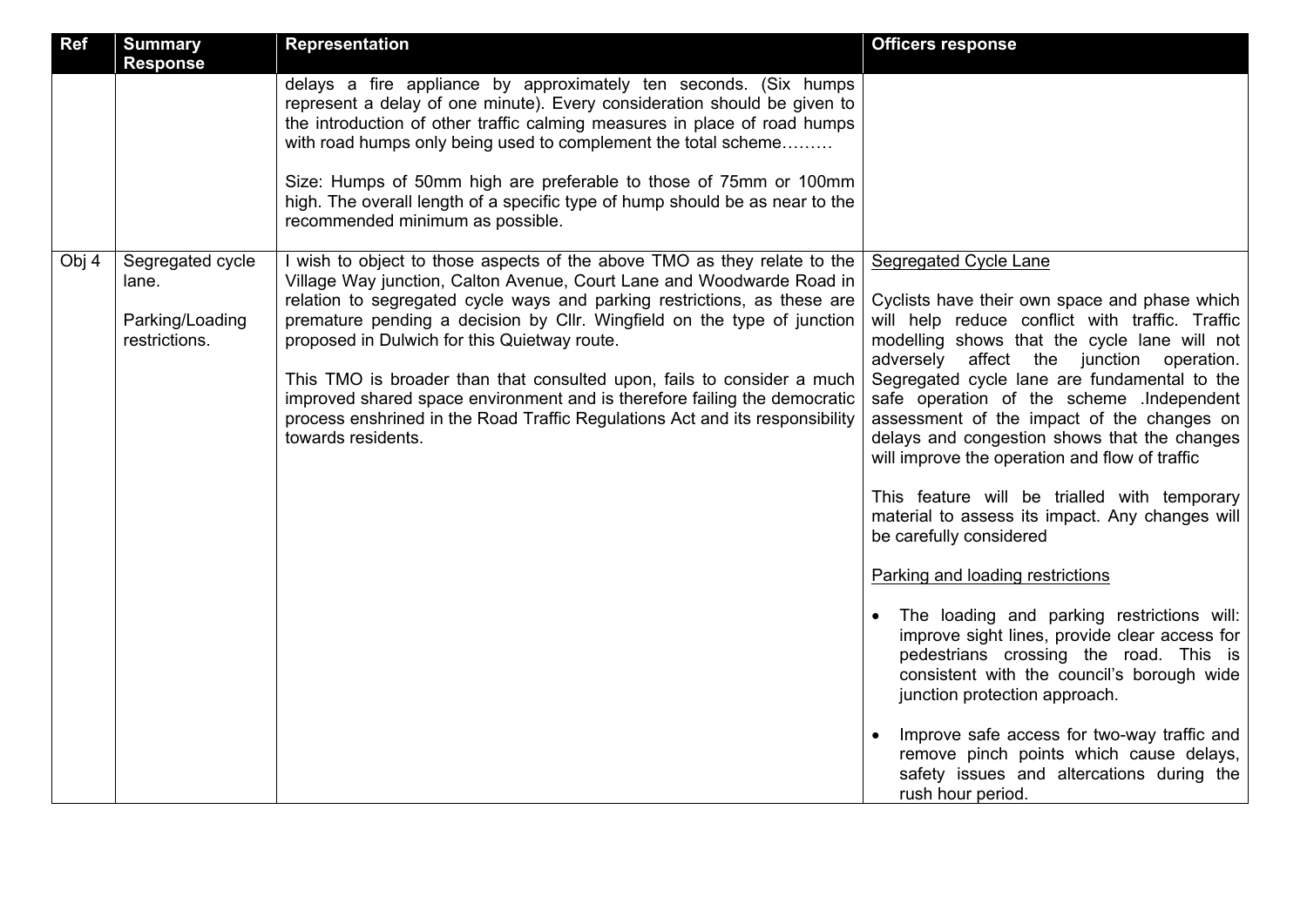| <b>Ref</b> | <b>Summary</b><br><b>Response</b>                                                                                                                                                                               | <b>Representation</b>                                                                                                                                                                                                                                                                                                                                                                                                                                                                                                                                                                                                                                                                                                                                                                                                                                                                                                                                                                                                                                                                                                                                                                                                                                                                                                                                                                                                                                                                                                                                                                                                                                                                                                                                                                                                                                                                                                                                                                                                          | <b>Officers response</b>                                                                                                                                                                                                                                                                                                                                                                                                                                                                                                                                                                                                                                                                                                                                                                                                                                                                                                                                                                                      |
|------------|-----------------------------------------------------------------------------------------------------------------------------------------------------------------------------------------------------------------|--------------------------------------------------------------------------------------------------------------------------------------------------------------------------------------------------------------------------------------------------------------------------------------------------------------------------------------------------------------------------------------------------------------------------------------------------------------------------------------------------------------------------------------------------------------------------------------------------------------------------------------------------------------------------------------------------------------------------------------------------------------------------------------------------------------------------------------------------------------------------------------------------------------------------------------------------------------------------------------------------------------------------------------------------------------------------------------------------------------------------------------------------------------------------------------------------------------------------------------------------------------------------------------------------------------------------------------------------------------------------------------------------------------------------------------------------------------------------------------------------------------------------------------------------------------------------------------------------------------------------------------------------------------------------------------------------------------------------------------------------------------------------------------------------------------------------------------------------------------------------------------------------------------------------------------------------------------------------------------------------------------------------------|---------------------------------------------------------------------------------------------------------------------------------------------------------------------------------------------------------------------------------------------------------------------------------------------------------------------------------------------------------------------------------------------------------------------------------------------------------------------------------------------------------------------------------------------------------------------------------------------------------------------------------------------------------------------------------------------------------------------------------------------------------------------------------------------------------------------------------------------------------------------------------------------------------------------------------------------------------------------------------------------------------------|
|            |                                                                                                                                                                                                                 |                                                                                                                                                                                                                                                                                                                                                                                                                                                                                                                                                                                                                                                                                                                                                                                                                                                                                                                                                                                                                                                                                                                                                                                                                                                                                                                                                                                                                                                                                                                                                                                                                                                                                                                                                                                                                                                                                                                                                                                                                                | The restrictions considered with a balanced<br>and considerate approach, to reduce any<br>adverse impact on parking needs of local<br>residents and consistent with policies set out<br>in paragraph 15 of report                                                                                                                                                                                                                                                                                                                                                                                                                                                                                                                                                                                                                                                                                                                                                                                             |
| Obj 5      | Not to proceed<br>with Quietway<br>scheme until issue<br>with school<br>coaches is<br>resolved.<br>Proposal not<br>discussed with the<br>public e.g. marking<br>parking outside<br>shops on Dulwich<br>Village. | am writing both personally and on behalf of the Calton Avenue Residents<br>Association in relation to the traffic orders above.<br>1. I support entirely the view expressed in recent correspondence between<br>you and Brigid Gardner among others that unless the school coach<br>problem is dealt with, there is no possibility whatsoever of the Dulwich<br>Village Junction part of Quietway 7 succeeding, no matter what scheme<br>is introduced. This view is entirely consistent with the views expressed<br>by residents during the long consultations and discussions over the last<br>couple of years. I am grateful for your support for these sentiments and<br>for your encouraging officers to push for a resolution of the issue with<br>TfL.<br>2. As it is common ground - between you and your officer colleagues at<br>Southwark on the one hand and local residents of Dulwich on the other<br>- that this part of Quietway 7 needs a solution to the coach problem and<br>that solution depends upon action by TfL, I would ask that<br>implementation of the traffic orders and the DV junction scheme overall<br>are delayed until the coach problem has been satisfactorily resolved.<br>3. The proposals for a second local Quietway route using Woodwarde<br>Road reinforce the case for a considered and consistent approach that<br>makes overall sense for all the various stakeholders.<br>4. As to the specific details of the draft Orders, there is at least one that is<br>a complete surprise: in relation to the echelon parking in Dulwich Village<br>between the DV junction and Gilkes Place, the proposal that "reduces in<br>length and formalises an existing free short stay parking place<br>complementary to a scheme of 'Quietway' pedal cycle priority<br>measures." I am not aware of any previous consultation on this<br>proposal. The detailed implications of this Order on available parking<br>places are not clear at all from the text of the order and there has not | Coaches on Calton Avenue<br>Council officers are working closely with TfL and<br>the foundation coach service to find the best<br>possible resolution of this issue. A meeting was<br>held recently with key local stakeholders and TfL<br>where 5 alternative options were considered. A<br>preferred option has been shortlisted and<br>borough officers and TfL are working on<br>delivering this option in as short a timescale as<br>possible, funded by TfL.<br>New marking outside shops on Dulwich Village<br>Marking out the parking outside the shops on<br>Dulwich Village will improve safety for all road<br>users:<br>Buildout the footway to improve visibility to<br>the traffic lights and shelter the parking<br>(there will be a loss of approximately one<br>space, closer to the traffic lights.)<br>Mark out a few bays (2 No) to ensure cars<br>are aligned properly and not sticking out<br>onto the traffic lane. This will also ensure<br>efficient use of space with free parking. |
|            |                                                                                                                                                                                                                 | been sufficient time to explore them.                                                                                                                                                                                                                                                                                                                                                                                                                                                                                                                                                                                                                                                                                                                                                                                                                                                                                                                                                                                                                                                                                                                                                                                                                                                                                                                                                                                                                                                                                                                                                                                                                                                                                                                                                                                                                                                                                                                                                                                          |                                                                                                                                                                                                                                                                                                                                                                                                                                                                                                                                                                                                                                                                                                                                                                                                                                                                                                                                                                                                               |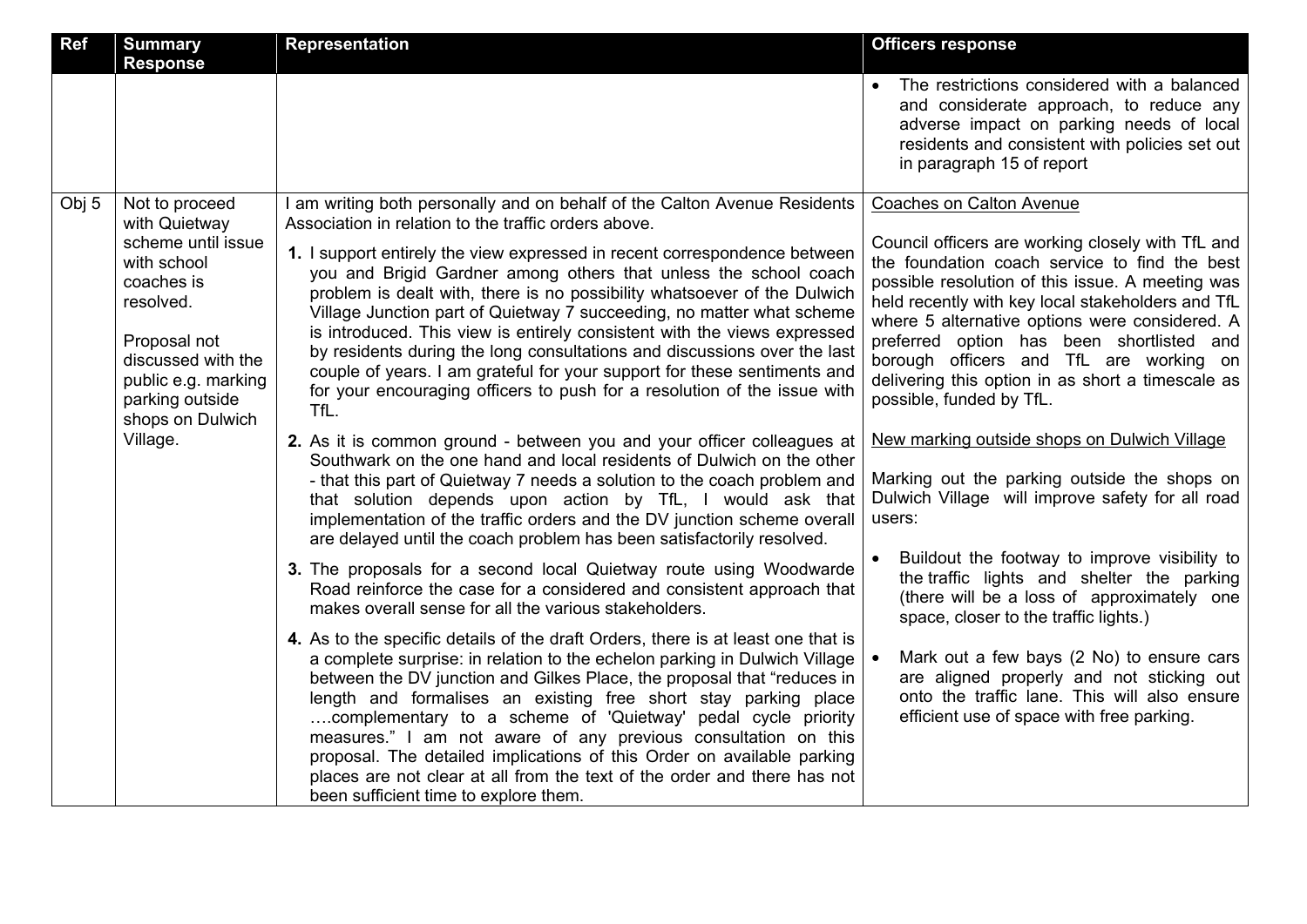| Ref   | <b>Summary</b><br><b>Response</b>                                                                                                                                                                                                                          | <b>Representation</b>                                                                                                                                                                                                                                                                                                                                                                                                                                                                                                                                                                                                                                                                                                                                                                                                                                                                                                                                                                                                                                                                                                                                                                                                                              | <b>Officers response</b>                                                                                                                                                                                                                                                                                                                                                                                                                                                                                                                                                                                                                                                                                                                       |
|-------|------------------------------------------------------------------------------------------------------------------------------------------------------------------------------------------------------------------------------------------------------------|----------------------------------------------------------------------------------------------------------------------------------------------------------------------------------------------------------------------------------------------------------------------------------------------------------------------------------------------------------------------------------------------------------------------------------------------------------------------------------------------------------------------------------------------------------------------------------------------------------------------------------------------------------------------------------------------------------------------------------------------------------------------------------------------------------------------------------------------------------------------------------------------------------------------------------------------------------------------------------------------------------------------------------------------------------------------------------------------------------------------------------------------------------------------------------------------------------------------------------------------------|------------------------------------------------------------------------------------------------------------------------------------------------------------------------------------------------------------------------------------------------------------------------------------------------------------------------------------------------------------------------------------------------------------------------------------------------------------------------------------------------------------------------------------------------------------------------------------------------------------------------------------------------------------------------------------------------------------------------------------------------|
|       |                                                                                                                                                                                                                                                            | 5. As a likely consequence of the recently introduced N Dulwich CPZ,<br>parking in Calton Avenue during the core of term time weekdays is<br>largely impossible: available space is fully occupied. What is clear is<br>that the other Orders will further reduce parking available in Calton<br>Avenue. As far as parking is concerned, you will understand those of us<br>that feel we are clamped in a salami slicer, especially in the Woodwarde<br>to Dulwich Village section of Calton Avenue. Please may we have an<br>explanation of why the echelon parking Order is considered necessary<br>and whether it will reduce available parking places and if so by how<br>many? In the meantime, please delay the echelon parking Order until its<br>implications may be fully explored.                                                                                                                                                                                                                                                                                                                                                                                                                                                       |                                                                                                                                                                                                                                                                                                                                                                                                                                                                                                                                                                                                                                                                                                                                                |
| Obj 6 | Parking restriction<br>will affect:<br>Access to<br>shops on<br><b>Calton Avenue</b><br>and Dulwich<br>Village<br>Affect<br>$\bullet$<br>businesses<br><b>Restrict those</b><br>$\bullet$<br>with reduced<br>mobility<br>Use parking<br>to<br>calm traffic | I object to this proposal for new parking restrictions both in Gilkes Crescent<br>at its intersection with Calton Avenue, and in Calton Avenue between<br>Gilkes Crescent and the junction with Court Lane. Reasons follow but can<br>be summarised as:<br>a) The parking restrictions will adversely affect access to the shops in<br>Calton Avenue and adjoining part of Dulwich Village and so will have a<br>bad effect on the businesses themselves.<br>b) The parking restrictions:<br>1. The existing much used parking here is an important part of the access<br>(for those many people of limited personal mobility dependent on motor<br>transport) to get to the shops in Calton Avenue and round the corner<br>into Dulwich Village north leg (where parking also is proposed to be<br>restricted). IF this parking is removed or seriously reduced it will have a<br>negative effect on the viability of the shops and will also make a serious<br>restriction for many of reduced mobility. Southwark Council has a<br>current policy to support and revive various highstreets in LBS. This<br>proposed parking restriction is in conflict with that policy.<br>2. The stated reasons for reduction of parking here are not valid. | Parking and loading restrictions<br>The loading and parking restrictions will:<br>improve sight lines, provide clear access for<br>pedestrians crossing the road. This is<br>consistent with the council's borough wide<br>junction protection approach.<br>Improve safe access for two-way traffic and<br>remove pinch points which cause delays,<br>safety issues and altercations during the<br>rush hour period.<br>The restrictions considered with a balanced<br>and considerate approach, to reduce any<br>adverse impact on parking needs of local<br>residents and consistent with policies set out<br>in paragraph 15 of report.<br>A new loading bay is to be introduced on<br>Calton Avenue to accommodate business<br>activities. |
|       |                                                                                                                                                                                                                                                            |                                                                                                                                                                                                                                                                                                                                                                                                                                                                                                                                                                                                                                                                                                                                                                                                                                                                                                                                                                                                                                                                                                                                                                                                                                                    |                                                                                                                                                                                                                                                                                                                                                                                                                                                                                                                                                                                                                                                                                                                                                |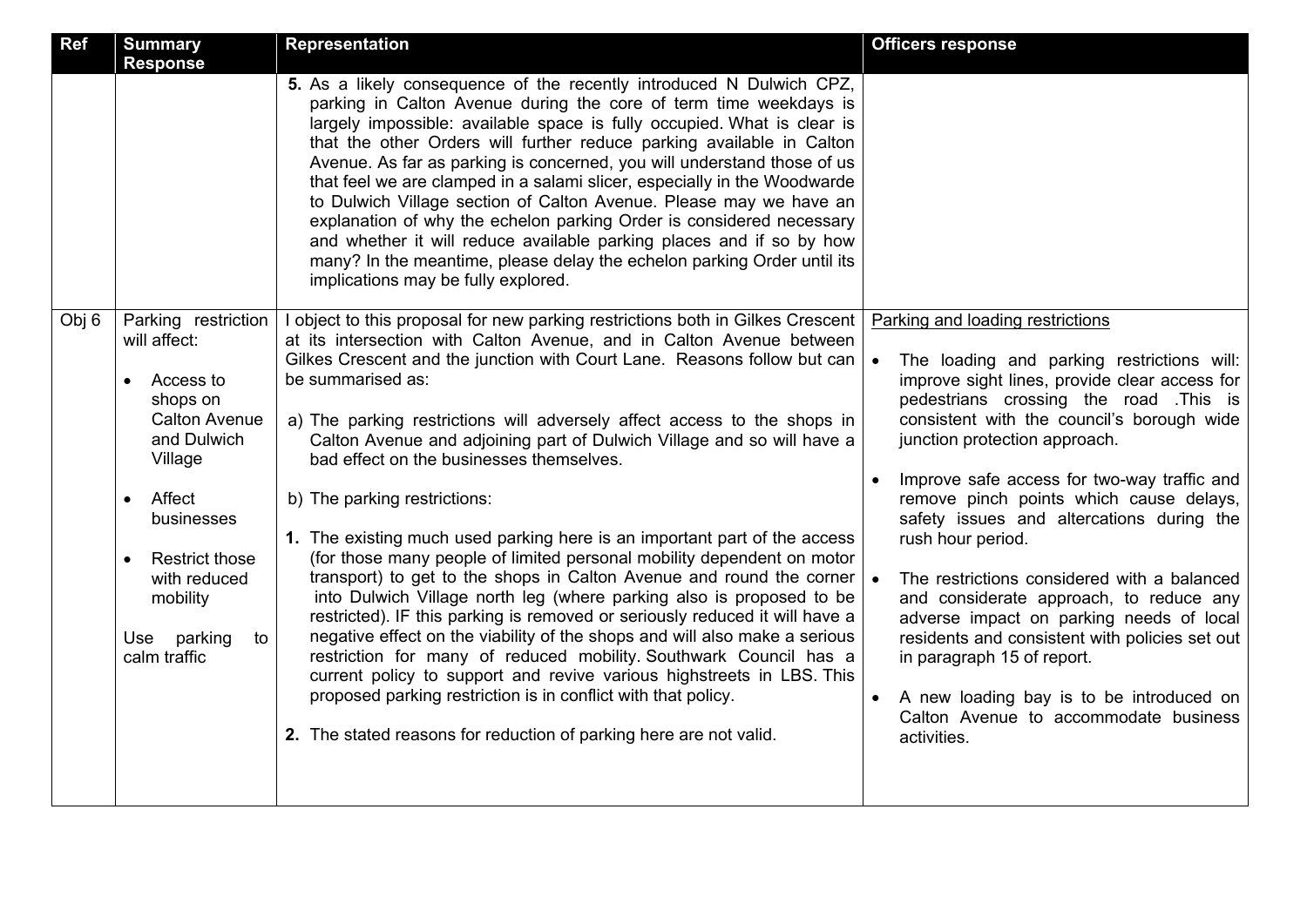| <b>Representation</b>                                                                                                                                                                                                                                                                                                                                                                                                                                                                                                                                                                                                                                                                                                                                                                                                                                                                                                                                                                                                                                                                                                                                                                                                                                                                                                                                                                                                                                                                                                                                                                                                                                                                                                                                                                                                                                                           | <b>Officers response</b>                                                                                                                                                                                                                                                                                                                                                                                                                                                                                                                                                                                                                                                                                                                                                                                                                                                                                   |
|---------------------------------------------------------------------------------------------------------------------------------------------------------------------------------------------------------------------------------------------------------------------------------------------------------------------------------------------------------------------------------------------------------------------------------------------------------------------------------------------------------------------------------------------------------------------------------------------------------------------------------------------------------------------------------------------------------------------------------------------------------------------------------------------------------------------------------------------------------------------------------------------------------------------------------------------------------------------------------------------------------------------------------------------------------------------------------------------------------------------------------------------------------------------------------------------------------------------------------------------------------------------------------------------------------------------------------------------------------------------------------------------------------------------------------------------------------------------------------------------------------------------------------------------------------------------------------------------------------------------------------------------------------------------------------------------------------------------------------------------------------------------------------------------------------------------------------------------------------------------------------|------------------------------------------------------------------------------------------------------------------------------------------------------------------------------------------------------------------------------------------------------------------------------------------------------------------------------------------------------------------------------------------------------------------------------------------------------------------------------------------------------------------------------------------------------------------------------------------------------------------------------------------------------------------------------------------------------------------------------------------------------------------------------------------------------------------------------------------------------------------------------------------------------------|
| a) It has been stated as necessary to improve safety: but there is no<br>record of any accidents on this length in the last ten years. The<br>safety argument has not been addressed to the locality but is simply<br>based on generic principles which do not apply here.<br>b) It is stated to be necessary to remove a bottle neck: but this is<br>mistaken as there is easy two-way traffic with the parking in place. It<br>looks as if there was no accurate survey of this length of Calton<br>Avenue, and the proposal is based on a misestimate of the width of<br>the road.<br>c) A further reason given for the parking restriction is stated to<br>be Remove pinch points which impede traffic flow. However, a) this<br>is not a pinch point, b) the order seems to have forgotten that Calton<br>Avenue is supposed to be a quietway, and anything which reduces<br>and slows traffic -particularly through traffic - will improve the low-<br>speed environment that is highly desirable for QW cyclists.<br>d) There is also reference to Safer junctions with double yellow lines<br>but the tee junction with Gilkes Crescent is into a short length I<br>would say about 50m of road, blocked by a permanently closed<br>gate. There is almost no traffic going in and out of this<br>junction. There is no record of any accidents here. The double<br>yellow line restrictions proposed here are a complete<br>misunderstanding of the situation with only negative consequences<br>by further restricting parking to the inconvenience of both visitors<br>and residents.<br>e) Finally in the official reasons given for the various measures there is<br>reference to Encourage safer driving behaviours with the<br>introduction of additional traffic calming measures where<br>necessary. The parking at this location provides real traffic calming | Alternative scheme by residents<br>The alternative design is at a very early<br>stage and will require significant review and<br>expenditure.<br>The consulted design will deliver safety<br>benefits for all road users and comparatively<br>deem deliverable within programme and<br>budget. The consensus was therefore to<br>proceed to implementing the consulted<br>design.<br>New marking outside shops on Dulwich Village<br>Marking two or three bays outside shops on<br>Dulwich Village will improve safety for all<br>road users and ensure the efficient use of<br>space.<br>Road Humps<br>Design of road humps is consistent with road<br>humps regulations and current council<br>standards. Road hump will ensure borough wide<br>20mph speed zone is self-enforcing.<br>Segregated Cycle Lane<br>Segregated cycle lane is fundamental to the<br>safe operation of the scheme. Independent |
| and should be retained both for that reason and for the benefit of the<br>area.                                                                                                                                                                                                                                                                                                                                                                                                                                                                                                                                                                                                                                                                                                                                                                                                                                                                                                                                                                                                                                                                                                                                                                                                                                                                                                                                                                                                                                                                                                                                                                                                                                                                                                                                                                                                 | assessment of the impact of the changes on<br>delays and congestion shows that the changes<br>will improve the operation and flow of traffic.<br>This feature will be trialled with temporary<br>material to assess its impact. Any changes will<br>be carefully considered.                                                                                                                                                                                                                                                                                                                                                                                                                                                                                                                                                                                                                               |
|                                                                                                                                                                                                                                                                                                                                                                                                                                                                                                                                                                                                                                                                                                                                                                                                                                                                                                                                                                                                                                                                                                                                                                                                                                                                                                                                                                                                                                                                                                                                                                                                                                                                                                                                                                                                                                                                                 |                                                                                                                                                                                                                                                                                                                                                                                                                                                                                                                                                                                                                                                                                                                                                                                                                                                                                                            |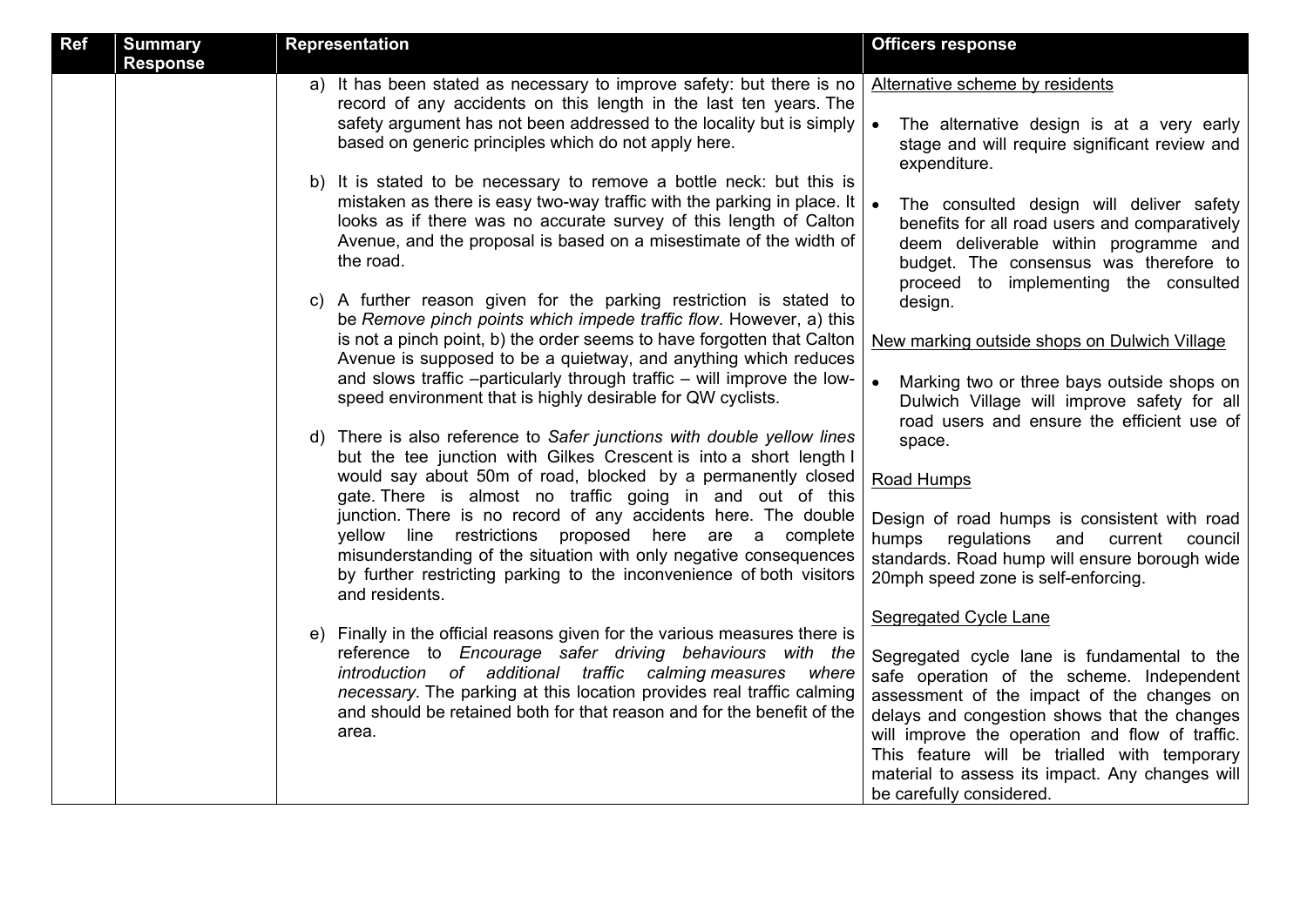| Ref   | <b>Summary</b><br><b>Response</b>                                                   | <b>Representation</b>                                                                                                                                                                                                                                                                                                                                                         | <b>Officers response</b>                                                                                                                                                                                             |
|-------|-------------------------------------------------------------------------------------|-------------------------------------------------------------------------------------------------------------------------------------------------------------------------------------------------------------------------------------------------------------------------------------------------------------------------------------------------------------------------------|----------------------------------------------------------------------------------------------------------------------------------------------------------------------------------------------------------------------|
| Obj 7 | Scheme is<br>premature, should                                                      | I object to the following aspects of the proposals covered in the Public<br>Notice.                                                                                                                                                                                                                                                                                           | Parking and loading restrictions                                                                                                                                                                                     |
|       | await alternative<br>design by<br>residents.<br>Marking parking<br>outside shops on | In relation to the proposal as a whole, Cllr Wingfield promised to consider<br>the alternative professionally modelled proposals paid for by residents<br>through crowdfunding and so this TMO is premature and a waste of public<br>money which could be put to better public use.                                                                                           | The loading and parking restrictions will:<br>improve sight lines, provide clear access for<br>pedestrians crossing the road .This is<br>consistent with the council's borough wide<br>junction protection approach. |
|       | Dulwich Village not<br>flagged during<br>consultation.<br>Road marking will         | It ignores a more effective solution in line with the Healthy Streets<br>philosophy. It is also broader in effect; notifying changes to locations<br>beyond the Quietway 7 consultation proposals consulted upon and is<br>therefore failing the democratic process embodied in the Road Traffic<br>Regulation Act and its responsibility towards residents.                  | Improve safe access for two-way traffic and<br>remove pinch points which cause delays,<br>safety issues and altercations during the<br>rush hour period.                                                             |
|       | affect the local<br>streetscape.<br>Cycle lane will<br>cause delays to<br>traffic.  | With regard to the TMO on waiting restriction, I object to all that were not<br>part of the Quietway 7 consultation, specifically to those relating to<br>Woodwarde Rd (order 119) and all associated signage. No such<br>consultation has taken place and these waiting restriction are therefore<br>opportunistic and the method is not transparent and reasonable to allow | The restrictions considered with a balanced<br>and considerate approach, to reduce any<br>adverse impact on parking needs of local<br>residents and consistent with policies set out<br>in paragraph 15 of report.   |
|       | Trialling should be<br>done before                                                  | resident consultation. The introduction of these markings and signage will<br>have a major negative impact on the local streetscape.                                                                                                                                                                                                                                          | A new loading bay is to be introduced on<br>Calton Avenue to accommodate business<br>activities                                                                                                                      |
|       | scheme is<br>implemented.                                                           | 2. The effect of the orders would be:<br>a) to introduce a south-westbound segregated cycle lane in CALTON                                                                                                                                                                                                                                                                    | Segregated Cycle Lane                                                                                                                                                                                                |
|       | Parking and<br>loading restrictions<br>will badly affect                            | AVENUE between its junctions with Court Lane and Dulwich Village,<br>aligned with the south-eastern kerb;                                                                                                                                                                                                                                                                     | Segregated cycle lane are fundamental to the<br>safe operation of the scheme .Independent<br>assessment of the impact of the changes on                                                                              |
|       | business and<br>accessibility by<br>those with less<br>physical mobility.           | b) to introduce a north-eastbound segregated cycle lane in TURNEY<br>ROAD between a point 28 metres south-west of the south-western<br>kerb-line of Dulwich Village and its junction with Dulwich Village, aligned<br>with the north-western kerb;                                                                                                                            | delays and congestion shows that the changes<br>will improve the operation and flow of traffic<br>This feature will be trialled with temporary                                                                       |
|       |                                                                                     | (j) to reduce in length and formalise the existing free echelon parking<br>places on the north-east side of DULWICH VILLAGE outside Nos. 25 -<br>49 Dulwich Village.                                                                                                                                                                                                          | material to assess its impact. Any changes will<br>be carefully considered                                                                                                                                           |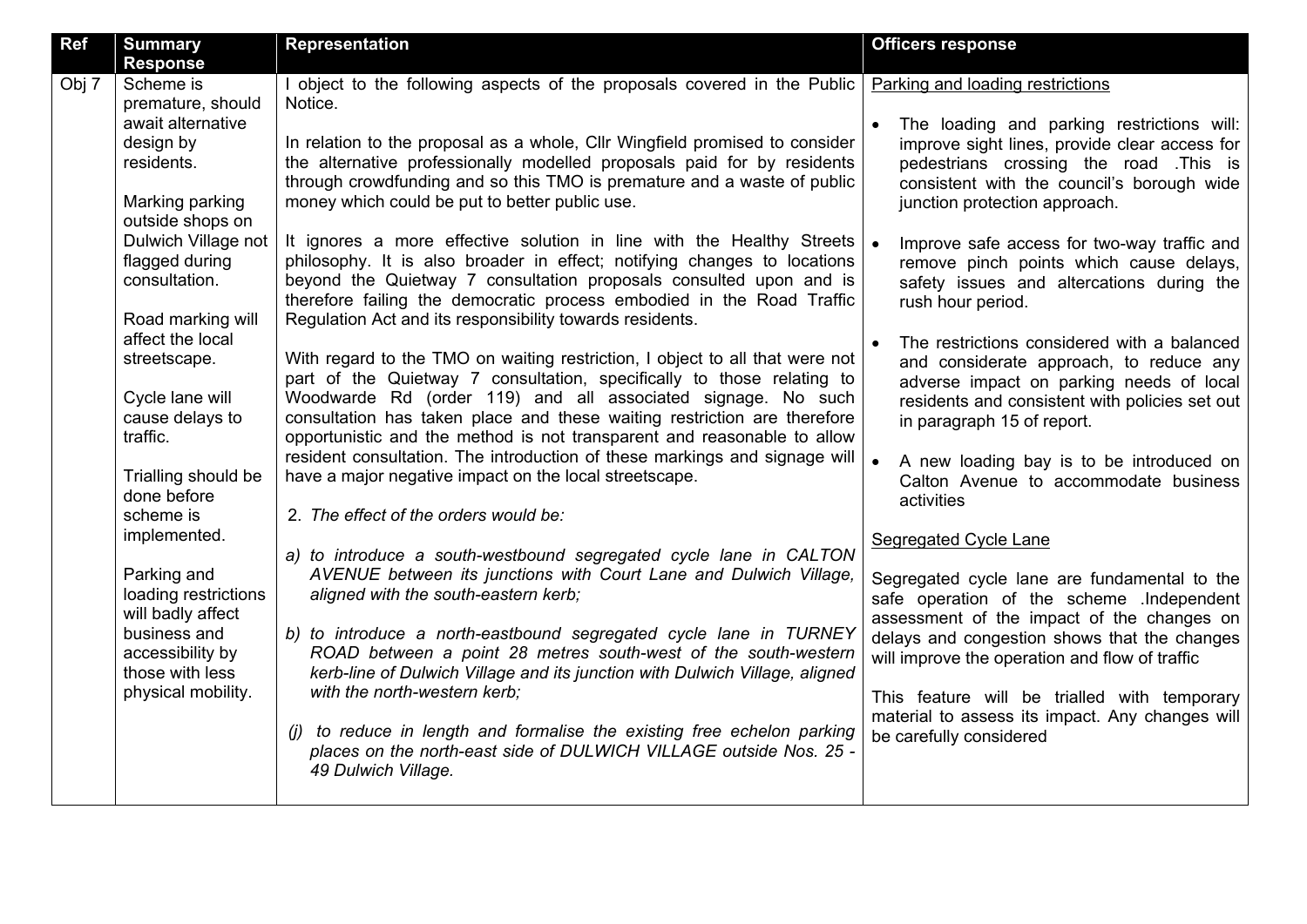| Ref | <b>Summary</b><br><b>Response</b> | <b>Representation</b>                                                                                                                                                                                                                                                                                                                                                                                                                                                                                                                                                                                                                                                                                                                                                                                                                                            | <b>Officers response</b>                                                                                                                                                                                                                                                                                                                                                                                                                                                                                                 |
|-----|-----------------------------------|------------------------------------------------------------------------------------------------------------------------------------------------------------------------------------------------------------------------------------------------------------------------------------------------------------------------------------------------------------------------------------------------------------------------------------------------------------------------------------------------------------------------------------------------------------------------------------------------------------------------------------------------------------------------------------------------------------------------------------------------------------------------------------------------------------------------------------------------------------------|--------------------------------------------------------------------------------------------------------------------------------------------------------------------------------------------------------------------------------------------------------------------------------------------------------------------------------------------------------------------------------------------------------------------------------------------------------------------------------------------------------------------------|
|     |                                   | 1. I object because these cycle lanes are part of one of two different<br>options that could be adopted for the QW7, both of which have been<br>under consideration for adoption. The alternative option does not<br>require this form of cycle lanes and no decision has yet been published<br>as to which option is to be adopted. It is therefore a waste of public<br>resources.                                                                                                                                                                                                                                                                                                                                                                                                                                                                             | New marking outside shops on Dulwich Village<br>Marking two or three bays outside shops on<br>Dulwich Village will improve safety for all road<br>users and ensure the efficient use of space.                                                                                                                                                                                                                                                                                                                           |
|     |                                   | I object to the proposed CALTON AVENUE cycle lane on the grounds<br>that it will cause serious obstruction and delay to traffic approaching the<br>traffic lights at the Dulwich Village junction. This has all been stated<br>during the public consultation and ignored. Reducing the approach<br>carriageway from three lanes to two, will cause a major reduction in the<br>capacity of the junction.                                                                                                                                                                                                                                                                                                                                                                                                                                                        | Road Humps<br>Design of road humps is consistent with road<br>humps regulations .Road hump will ensure<br>borough wide 20mph speed zone is self-<br>enforcing.                                                                                                                                                                                                                                                                                                                                                           |
|     |                                   | It has already been acknowledged that it is almost impossible to traffic-<br>model this junction. Provision for trialling the proposed layout here is<br>included in the decisions so far. This trialling must be done first before<br>introducing the cycle lane and in any event Southwark have been asked<br>to conduct a trial in advance of any permanent lane change.<br>The changes to the echelon parking in Dulwich Village will have a major<br>impact on the viability of the local high street, causing reduction in<br>capacity and utility which is against Southwark policy for local<br>community amenities and access. It has not been consulted upon<br>during Quietway7 and as such is an opportunistic and unacceptable<br>introduction as part of this TMO. It must be removed and form part of a<br>separate and transparent consultation. | Coaches on Calton Avenue<br>Council officers are working closely with TfL and<br>the foundation coach service to find the best<br>possible resolution of this issue. A meeting was<br>held recently with key local stakeholders and TfL<br>where 5 alternative options were considered. A<br>preferred option has been shortlisted and<br>borough officers and TfL are working on<br>delivering this option in as short a timescale as<br>possible, funded by TfL.<br><b>Gilkes Crescent junction with Calton Avenue</b> |
|     |                                   | 2.<br>(f) to introduce new or extend existing lengths of 'at any time' waiting<br>restrictions in:                                                                                                                                                                                                                                                                                                                                                                                                                                                                                                                                                                                                                                                                                                                                                               | Parking occurs close to Gilkes Crescent junction<br>with Calton Avenue. Although this is a cul de<br>sac, the number of pupils crossing the junction<br>necessitates the need for safety improvement                                                                                                                                                                                                                                                                                                                     |
|     |                                   | CALTON AVENUE, (i) on both sides at its junction with Woodwarde<br>Road, (ii) on the north-west side at its junction with Gilkes Crescent; (iii)<br>on both sides between its junctions with Gilkes Crescent and Dulwich<br>Village;                                                                                                                                                                                                                                                                                                                                                                                                                                                                                                                                                                                                                             |                                                                                                                                                                                                                                                                                                                                                                                                                                                                                                                          |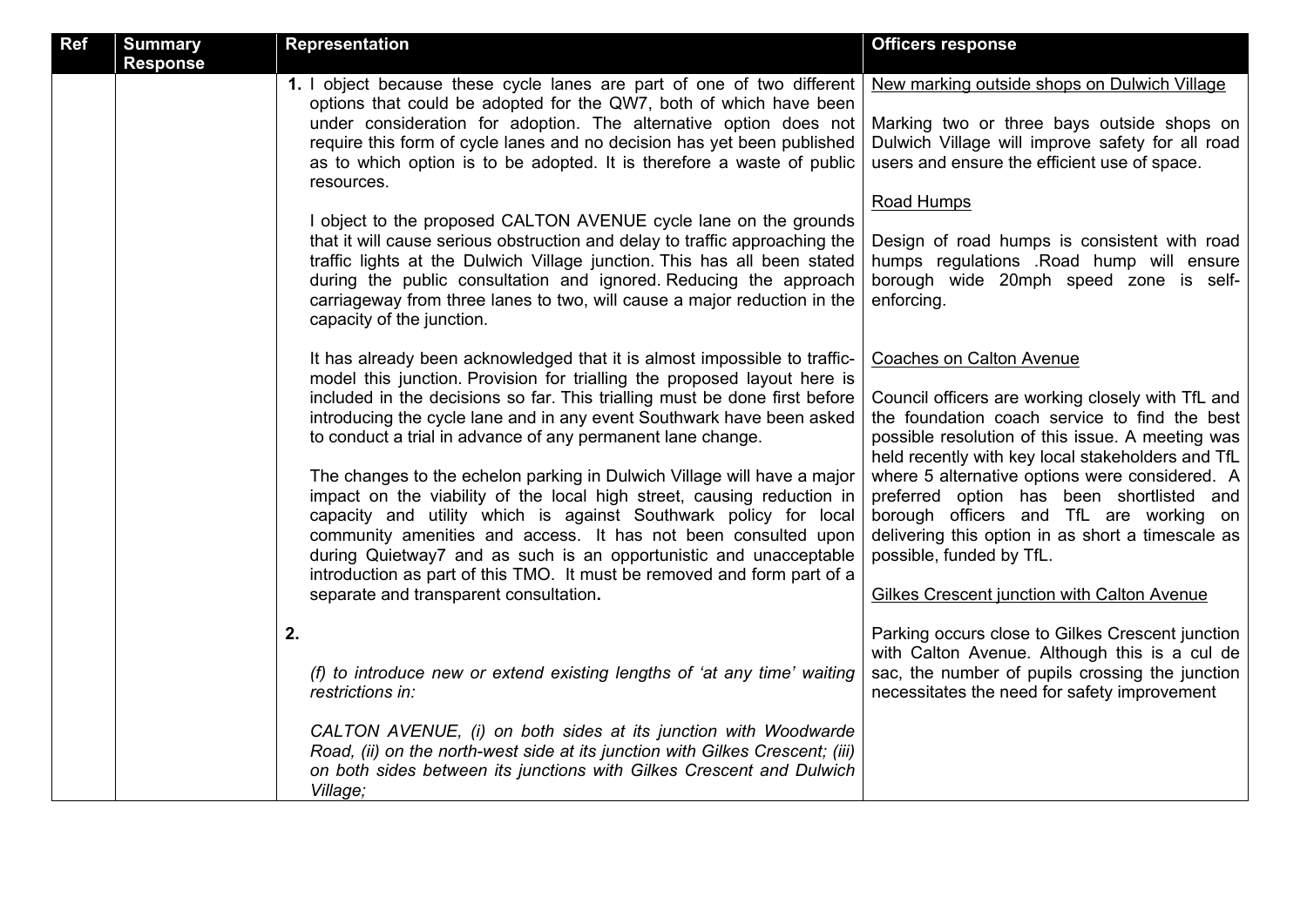| <b>Ref</b> | <b>Summary</b><br><b>Response</b> | <b>Representation</b>                                                                                                                                                                                                                                                                                                                                                                                                                                                                                             | <b>Officers response</b> |
|------------|-----------------------------------|-------------------------------------------------------------------------------------------------------------------------------------------------------------------------------------------------------------------------------------------------------------------------------------------------------------------------------------------------------------------------------------------------------------------------------------------------------------------------------------------------------------------|--------------------------|
|            |                                   | I object to this proposal for new parking restrictions both in Gilkes Crescent<br>at its intersection with Calton Avenue, and in Calton Avenue between<br>Gilkes Crescent and the junction with Court Lane. Such parking restrictions<br>will adversely affect the community by restricting access to the shops in<br>Calton Avenue and adjoining part of Dulwich Village and so will have a bad<br>effect on the businesses themselves and their viability and accessibility by<br>those less physically mobile. |                          |
|            |                                   | C)                                                                                                                                                                                                                                                                                                                                                                                                                                                                                                                |                          |
|            |                                   | 4. Southwark Council hereby GIVES FURTHER NOTICE under sections<br>90A to 90I of the Highways Act 19804 and in accordance with the<br>provisions of the Highways (Road humps) Regulations 19995 and the<br>Highways (Traffic calming) Regulations 19996, propose to construct:                                                                                                                                                                                                                                    |                          |
|            |                                   | (b) road humps of sinusoidal cross-section construction, 3.7 metres in<br>length, having a maximum height of 100 millimetres and covering the<br>greater width of the carriageway, centred upon the following locations:                                                                                                                                                                                                                                                                                          |                          |
|            |                                   | I object to these orders because the proposed road humps are too big.<br>They conflict with London fire service access recommendations which<br>advises best no speed humps or if deemed necessary, maximum 50mm.<br>Existing humps in Woodwarde Rd are already too large and cause a<br>hazard and problem for emergency vehicles and services.                                                                                                                                                                  |                          |
|            |                                   | Southwark Council hereby GIVES FURTHER NOTICE under sections 90A<br>to 90I of the Highways Act 1980 and in accordance with the provisions of<br>the Highways (Road humps) Regulations 1999 and the Highways (Traffic<br>calming) Regulations 1999, propose to construct:                                                                                                                                                                                                                                          |                          |
|            |                                   | (a) speed tables of flat-top construction having a maximum height of 100<br>millimetres and covering the entire width of the carriageway, in:                                                                                                                                                                                                                                                                                                                                                                     |                          |
|            |                                   | COURT LANE, at its junction with Calton Avenue, extending from a<br>(i)<br>point 1 metre metres south-east of the south-eastern wall of No. 1b<br>Court Lane north-westward for a distance of 9.5 metres, measured on<br>the north-east side of Court Lane:                                                                                                                                                                                                                                                       |                          |